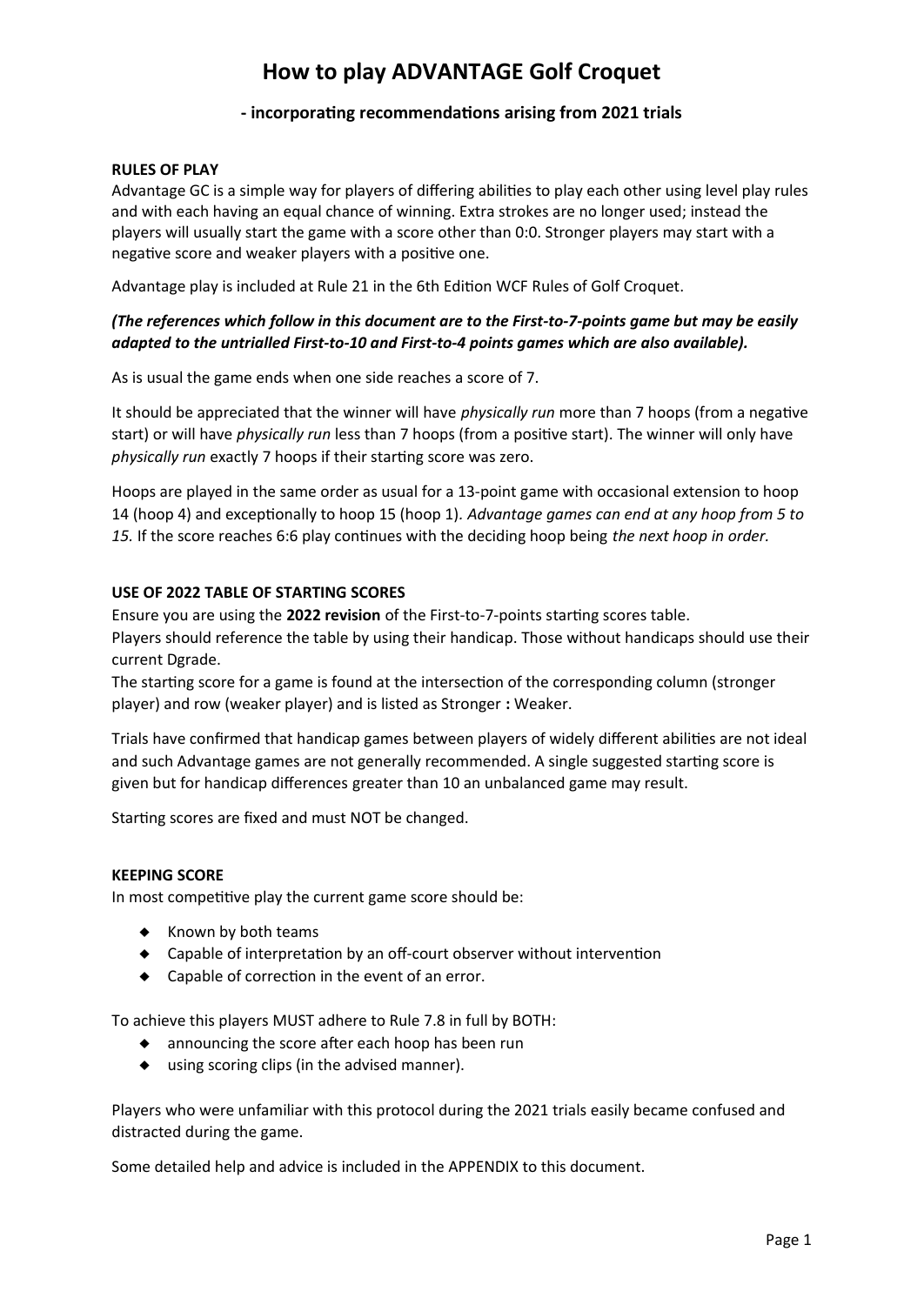**The following recommendations have not been the subject of organised trials and feedback would be welcome along with any suggestions for improvement.**

#### **DOUBLES PLAY**

A doubles game can be played by calculating the mean handicap for each team (half the sum of the two handicaps) with halves rounded up. We suggest that players without handicaps could first use the table to convert their DGrade to handicap. The starting score for each team can then be obtained from the table using the mean handicaps.

#### **TOURNAMENT PLAY**

#### **Time Limits**

Most forms of time-limited handicap games are intrinsically unfair and we strongly advise that time limits are **NOT** used in Advantage GC for that reason.

Should the need arise to terminate unfinished games the winner should *not* be decided on the current score. We suggest a fairer method is to compare, for each player, the *ratio* of hoops actually run to the total number needed to win at the start, the player with the higher ratio being declared the winner.

#### **Ordering of Tournament Blocks**

Players tied on number of wins in a tournament block could be ordered by considering the ratio as above but applied to all games played in the block by each player.

#### **CroquetScores Website**

Negative scores unfortunately cannot be accepted on CroquetScores. We recommend that any negative final scores are recorded as zero.

> Roy Tillcock January 2022 (updated March 2022)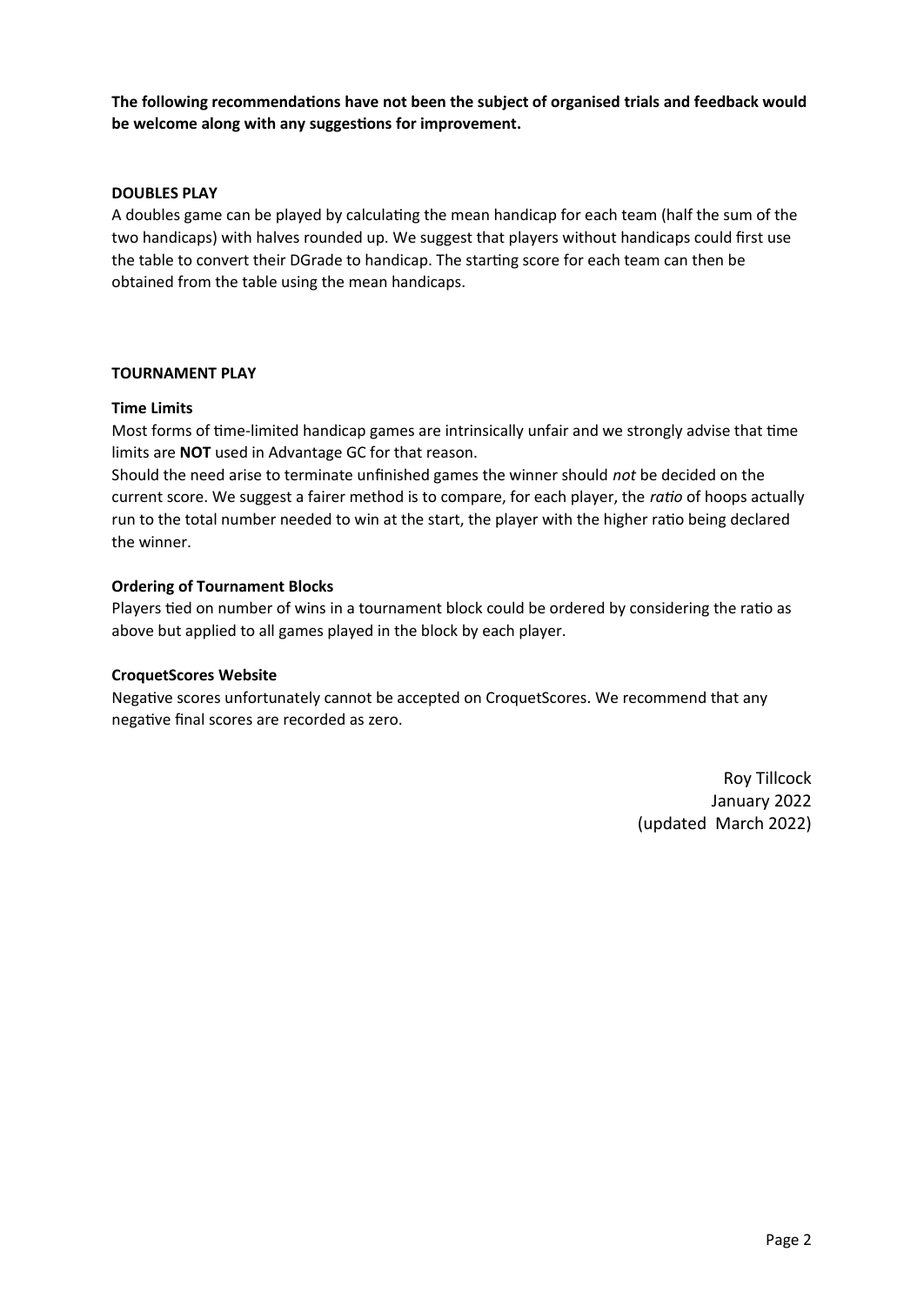## **APPENDIX**

#### **SCORING ADVICE**

It is strongly recommended that players new to the game should practice keeping score before taking part in competitive play and should clearly understand the principles involved.

When announcing the score after each hoop the recommended convention is to **state the stronger player's score first, followed by the weaker player's score.**

It is fundamental here to realise that counting up from a negative score to a positive one includes the score of zero (as on a thermometer scale, minus two, minus one, zero, plus one etc.). *[a player with a starting score of minus 2 must run 2 hoops MORE than normal (9 rather than 7) to win the game]*

#### **USE OF SCORING CLIPS**

## To aid visibility and avoid confusion **primary coloured clips should be placed on the crown of the hoop and secondary colours on the hoop upright(s).**

In order to establish the game score at any time there are two requirements.

- To **count the hoops** scored by each player
	- achieved as normal by adding a clip to the hoop as it is run
- To have a permanent reminder of the **starting score** — the advised method uses clips on the centre peg and a stand-alone "Advantage post" and is explained more fully with examples below.

**At any time a player's score is the number of their hoop clips combined with their starting score.** *[with 3 hoop clips and starting at plus 2, the player's score is (3 plus 2) = 5 with 3 hoop clips and starting at minus 2, their score is (3 minus 2) = 1]*

#### **HOW MANY CLIPS**

In the original method a positive score was indicated on hoop 1 and a negative score on the centre peg. **To avoid overloading hoop 1 it is now strongly recommended that positive clips are placed on a stand-alone "Advantage post" (image below) or similar indicator situated beside the court. This enables the hoop clips to be used solely for counting the number of hoops run, as is normal, and the starting score(s) to be visible separately.**

The following table shows how many clips you will need at the start of a First-to-7-points game for any specific starting score and where they should be placed.

*(the convention used is that players do not carry a scoring clip for their final winning hoop – when all clips have been used one more hoop must be run to win the game)*

| Your starting<br>score | Total number<br>of clips<br>needed | Add this<br>number to<br>Advantage<br>post | Add this<br>number to<br>centre peg | Carry these<br>to use for<br>hoops run |
|------------------------|------------------------------------|--------------------------------------------|-------------------------------------|----------------------------------------|
| $\mathfrak z$          | 6                                  | 2                                          |                                     |                                        |
|                        | 6                                  |                                            |                                     | 5                                      |
| n                      | 6                                  |                                            |                                     | 6                                      |
| $-1$                   | 8                                  |                                            |                                     |                                        |
| $-2$                   | 10                                 |                                            | $\mathfrak{p}$                      | 8                                      |
| $-3$                   | 12                                 |                                            | 3                                   | 9                                      |
|                        | 14                                 |                                            |                                     | 10                                     |



*Advantage post*